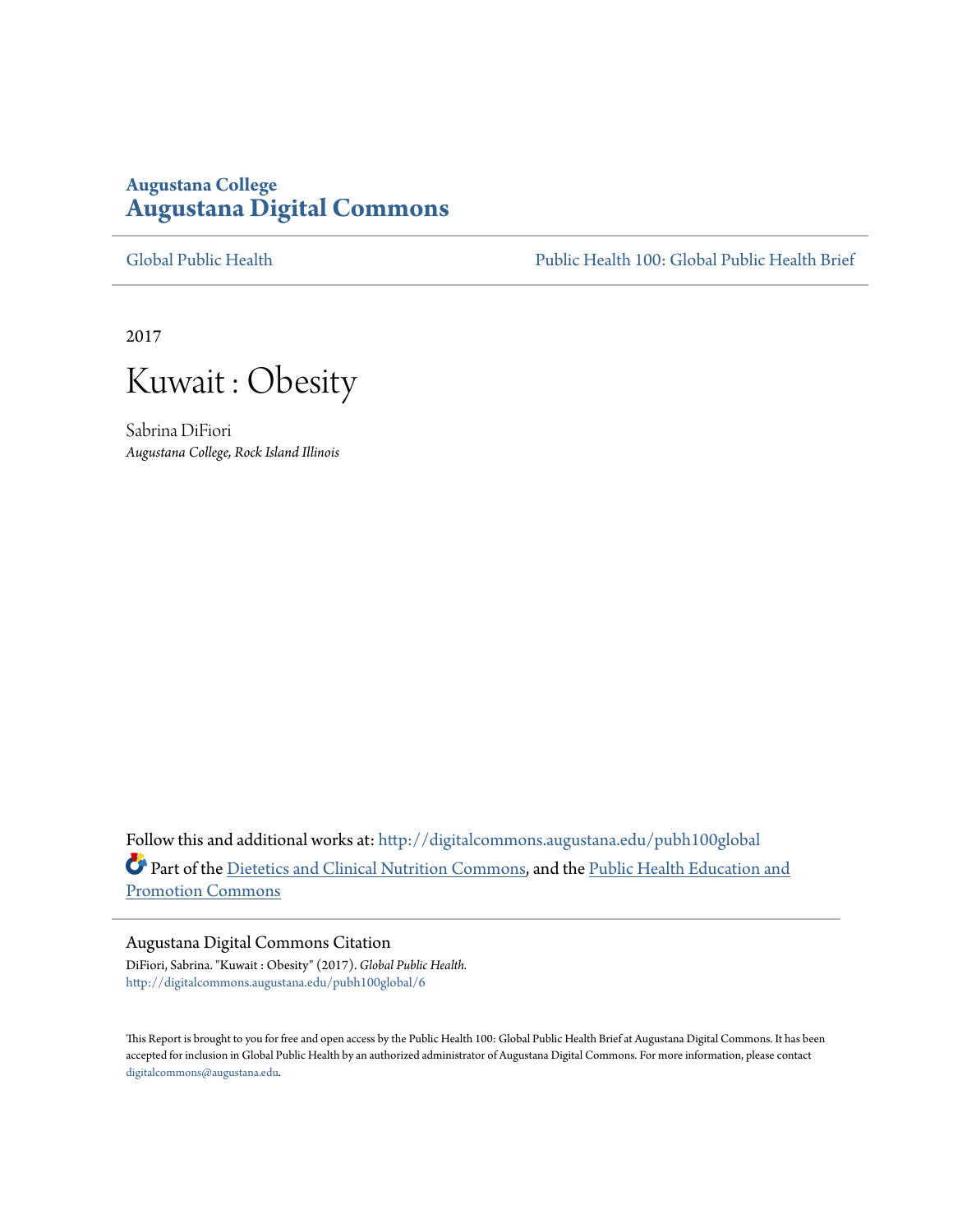# **Obesity Problems in Kuwait**

**By: Sabrina DiFiori**

#### **Introduction**

In this brief I will be assessing a public health problem in Kuwait, a small country located in Western Asia. The population is approximately 4.05 million and consists of mostly Kuwaiti, Arab and Asian people. Their primary religion is Muslim and their official language is Arabic (World Atlas n.d.). The type of government that is established in Kuwait is authoritative. Authoritarianism can be defined as "the principle of submission to authority, as opposed to individual freedom of thought and action" (Britannica n.d.). In other words, the government in Kuwait holds most of the control over its citizens. One of the major challenges that Kuwait struggles with are structural imbalances within their economy. These structural imbalances are due to their authoritarian government system because when one person holds all power, decisions usually tend to be made in the best interest of that person and not the country as a whole.

#### **Public Health Issue**

The major public health issue that Kuwait suffers from most is obesity. According to the Food Security Index update, "Kuwait has the world's highest percentage of obese people – 42.8% of its population is obese" (Starling 1, 2014). Obesity is a major problem because not only can it physically enable a person from activity, but it can also lead to many other underlying diseases such as heart disease and diabetes. According to the International Association for the Study of Obesity (IASO), "this tiny nation of fewer than three million leads the eastern



Mediterranean

for obesity

prevalence among men (36%) and women (48%)" (Hutchins 1, 2012).

#### **Risk Factor**

A major risk factor that affects Kuwait's large population of obese people is the weather. According to the CNN, "The country's harsh climate -- in which daytime temperatures can reach over 50 C, or 122 F -- makes it difficult to undertake physical activity, encouraging a sedentary lifestyle" (Verjee & Hume 1, 2012).

#### **Intervention**

One type of intervention that people will use to attempt to fix obesity is stomach stapling. Stomach stapling is when a doctor will staple the stomach to make it smaller, making it impossible to eat as much food as usual. In Kuwait, it has been reported that at least 5,000 patients have received the procedure in the last year. Stapling is so popular that it "prompted the country's [first](http://www.kuwaitobesity.com/) conference for medical [professionals](http://www.kuwaitobesity.com/) [involved](http://www.kuwaitobesity.com/) in weight loss surgery last year" (Verjee & Hume 1, 2012). Unfortunately, trying to address this problem is an extremely difficult process because of all the fast food places that are available in Kuwait and how rich Kuwaitis usually are. As stated in the Health System Profile of Kuwait, "Food is available in abundance and is affordable to all sections of the population" (Health System Profile 3, 2006). **Newly Proposed Method**

The World Health Organization explains, "An estimated 1.5 billion adults and 43 million children under five years old were